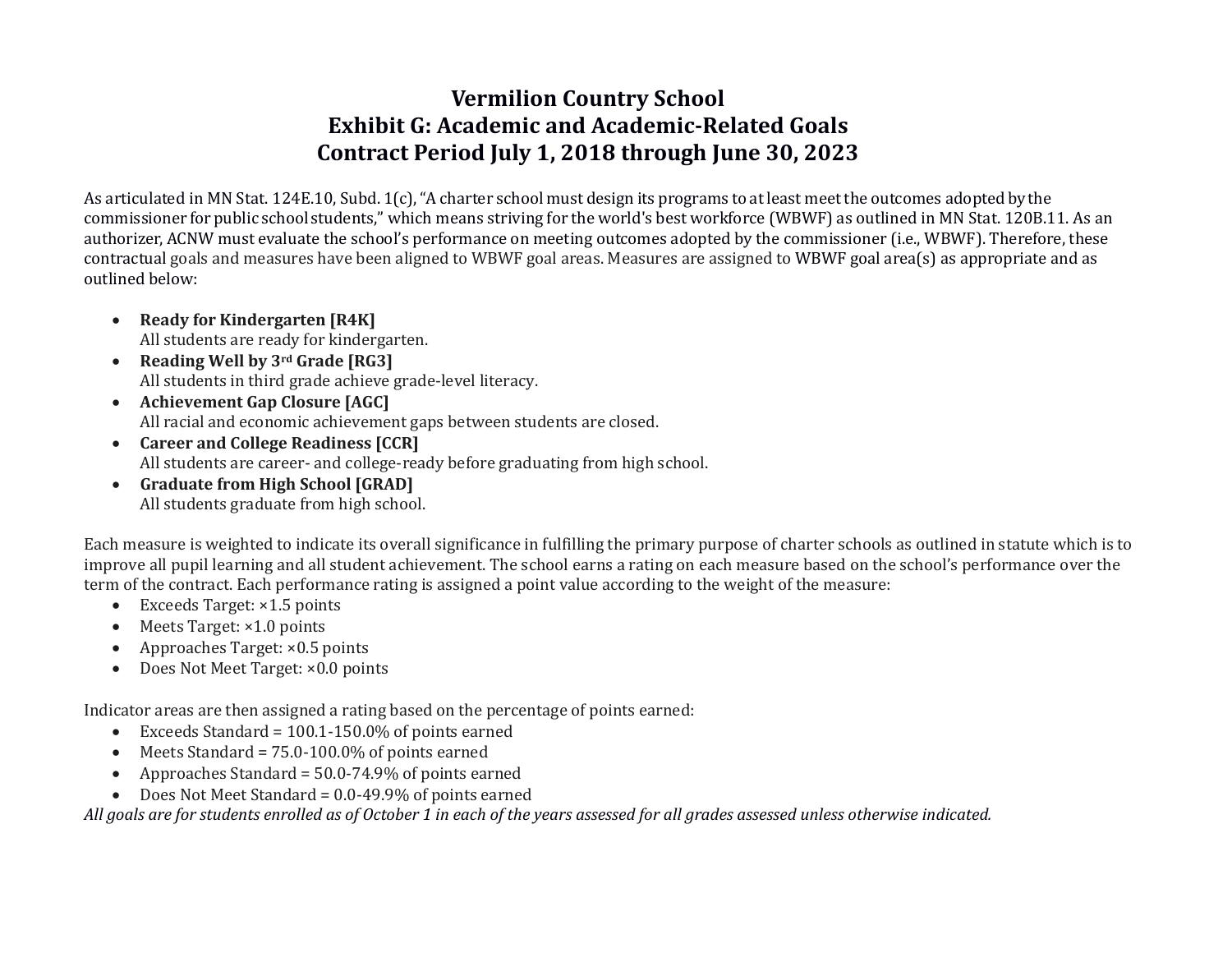| <b>Indicator</b>                    | <b>Points</b> |
|-------------------------------------|---------------|
| <b>1: Mission Related Outcomes</b>  | 12            |
| 2: English Language Learners        | N/A           |
| 3: Reading Growth                   | 16            |
| 4: Math Growth                      | <b>16</b>     |
| <b>5: Reading Proficiency</b>       | 12            |
| 6: Math Proficiency                 | 12            |
| 7: Science Proficiency (and Growth) | 12            |
| 8: Other Proficiency or Growth      | N/A           |
| 9: Post Secondary Readiness         | 12            |
| 10: Attendance                      | 8             |
| <b>Overall</b>                      | 100           |

## **Summary of Indicator Points**

#### **Indicator 1: Mission Related Outcomes** 12 **Points** 12 **Points**

**School Goal:** *Over the period of the contract, students at Vermilion Country School (VCS) will demonstrate personal growth through the successful completion of an ILP that includes: credit tracking, attendance, community service, environmental education, and socialemotional learning.*

| <b>Performance Ratings</b>            | Measure 1.1 [CCR] - 12 Points: From FY19 to FY22, the aggregate percentage of students<br>that successfully meet their Individualized Learning Plan (ILP) goals in the year will be at<br>least 80%. | <b>Result:</b> |
|---------------------------------------|------------------------------------------------------------------------------------------------------------------------------------------------------------------------------------------------------|----------------|
| <b>Exceeds Target (x1.5)</b>          | The aggregate percentage is at least 90%.                                                                                                                                                            |                |
| <b>Meets Target (x1.0)</b>            | The aggregate percentage is at least 80%.                                                                                                                                                            |                |
| <b>Approaches Target (x0.5)</b>       | The aggregate percentage is at least 70%.                                                                                                                                                            |                |
| <b>Does Not Meet Target</b><br>(x0.0) | The school did not meet the criteria for any of the ratings above.                                                                                                                                   |                |

#### **Indicator 2: English Language Learners**

*The school does not have a contractual goal in this indicator area as it does not serve a significant population of English Learners.*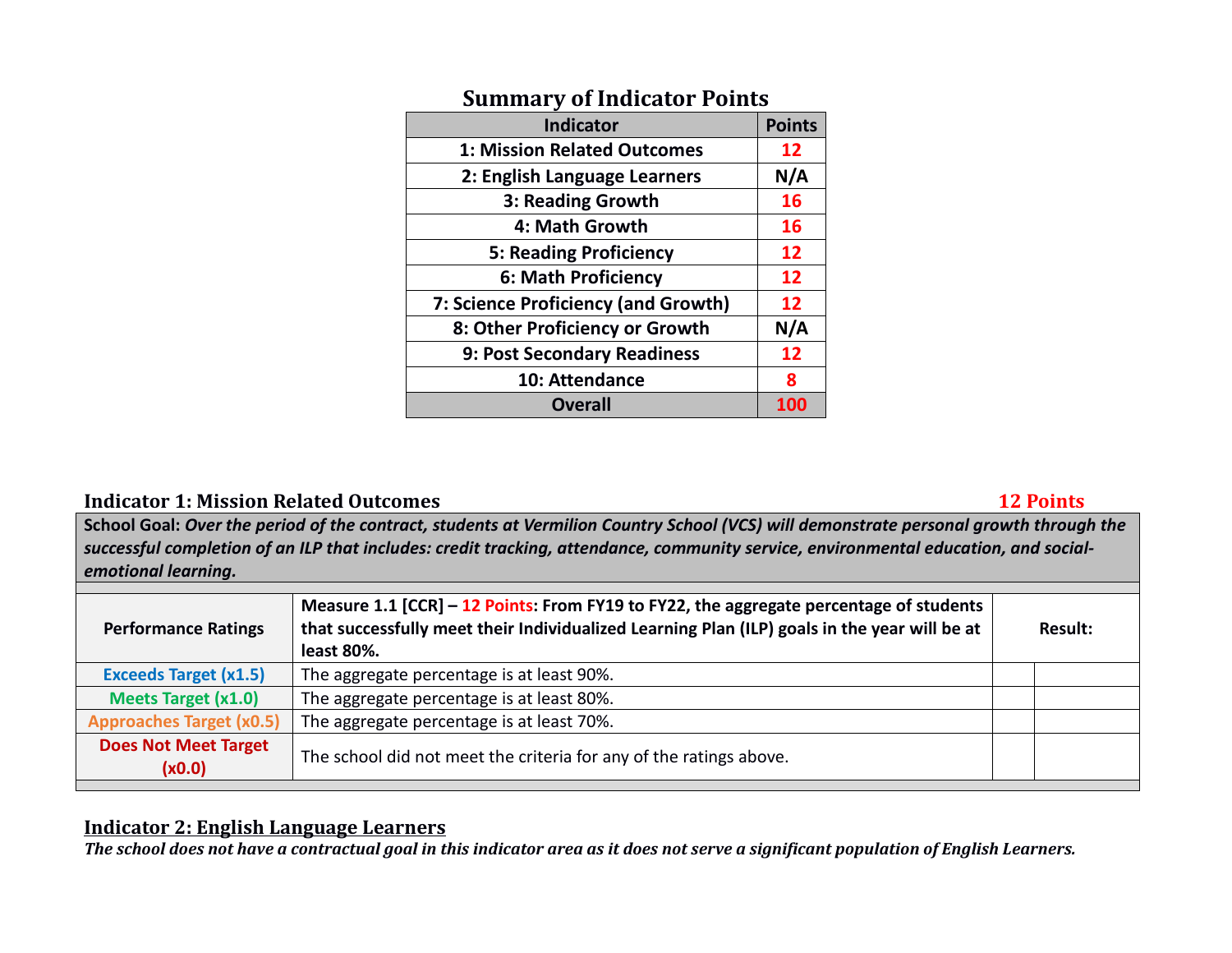| School Goal: Over the period of the contract, students at VCS will demonstrate growth in reading as measured by state accountability |                                                                                                                                                                                                                      |                |  |
|--------------------------------------------------------------------------------------------------------------------------------------|----------------------------------------------------------------------------------------------------------------------------------------------------------------------------------------------------------------------|----------------|--|
| tests and nationally normed assessments.                                                                                             |                                                                                                                                                                                                                      |                |  |
| <b>Performance Ratings</b>                                                                                                           | Measure 3.1 [CCR] -2.5 Points: From FY18 to FY22, the average growth z-score for<br>students grades 7 and 8 on state accountability tests will be equal to or greater than<br>0.00.                                  | <b>Result:</b> |  |
| <b>Exceeds Target (x1.5)</b>                                                                                                         | The average growth z-score is equal to or greater than 0.50.                                                                                                                                                         |                |  |
| <b>Meets Target (x1.0)</b>                                                                                                           | The average growth z-score is equal to or greater than 0.00.                                                                                                                                                         |                |  |
| <b>Approaches Target (x0.5)</b>                                                                                                      | The average growth z-score is greater than -0.50.                                                                                                                                                                    |                |  |
| <b>Does Not Meet Target</b><br>(x0.0)                                                                                                | The school did not meet the criteria for any of the ratings above.                                                                                                                                                   |                |  |
| <b>Performance Ratings</b>                                                                                                           | Measure 3.2 [CCR] - 2.5 Points: From FY18 to FY22, the aggregate percentage of<br>students grades 7 and 8 who achieve a positive z-score on state accountability tests will<br>be greater than 50.0%.                | <b>Result:</b> |  |
| <b>Exceeds Target (x1.5)</b>                                                                                                         | The aggregate percentage is at least 60.0%.                                                                                                                                                                          |                |  |
| <b>Meets Target (x1.0)</b>                                                                                                           | The aggregate percentage is greater than 50.0%.                                                                                                                                                                      |                |  |
| <b>Approaches Target (x0.5)</b>                                                                                                      | The aggregate percentage is at least 40.0%.                                                                                                                                                                          |                |  |
| <b>Does Not Meet Target</b><br>(x0.0)                                                                                                | The school did not meet the criteria for any of the ratings above.                                                                                                                                                   |                |  |
| <b>Performance Ratings</b>                                                                                                           | Measure 3.3 [CCR] - 11 Point: From FY18 to FY23, the aggregate percentage of students<br>in grades 7-11 who meet their fall to spring (FY23 fall to winter) NWEA RIT expected<br>growth target will be at least 50%. | <b>Result:</b> |  |
| <b>Exceeds Target (x1.5)</b>                                                                                                         | The aggregate percentage is at least 65%.                                                                                                                                                                            |                |  |
| <b>Meets Target (x1.0)</b>                                                                                                           | The aggregate percentage is at least 50%.                                                                                                                                                                            |                |  |
| <b>Approaches Target (x0.5)</b>                                                                                                      | The aggregate percentage is at least 35%.                                                                                                                                                                            |                |  |
| <b>Does Not Meet Target</b><br>(x0.0)                                                                                                | The school did not meet the criteria for any of the ratings above.                                                                                                                                                   |                |  |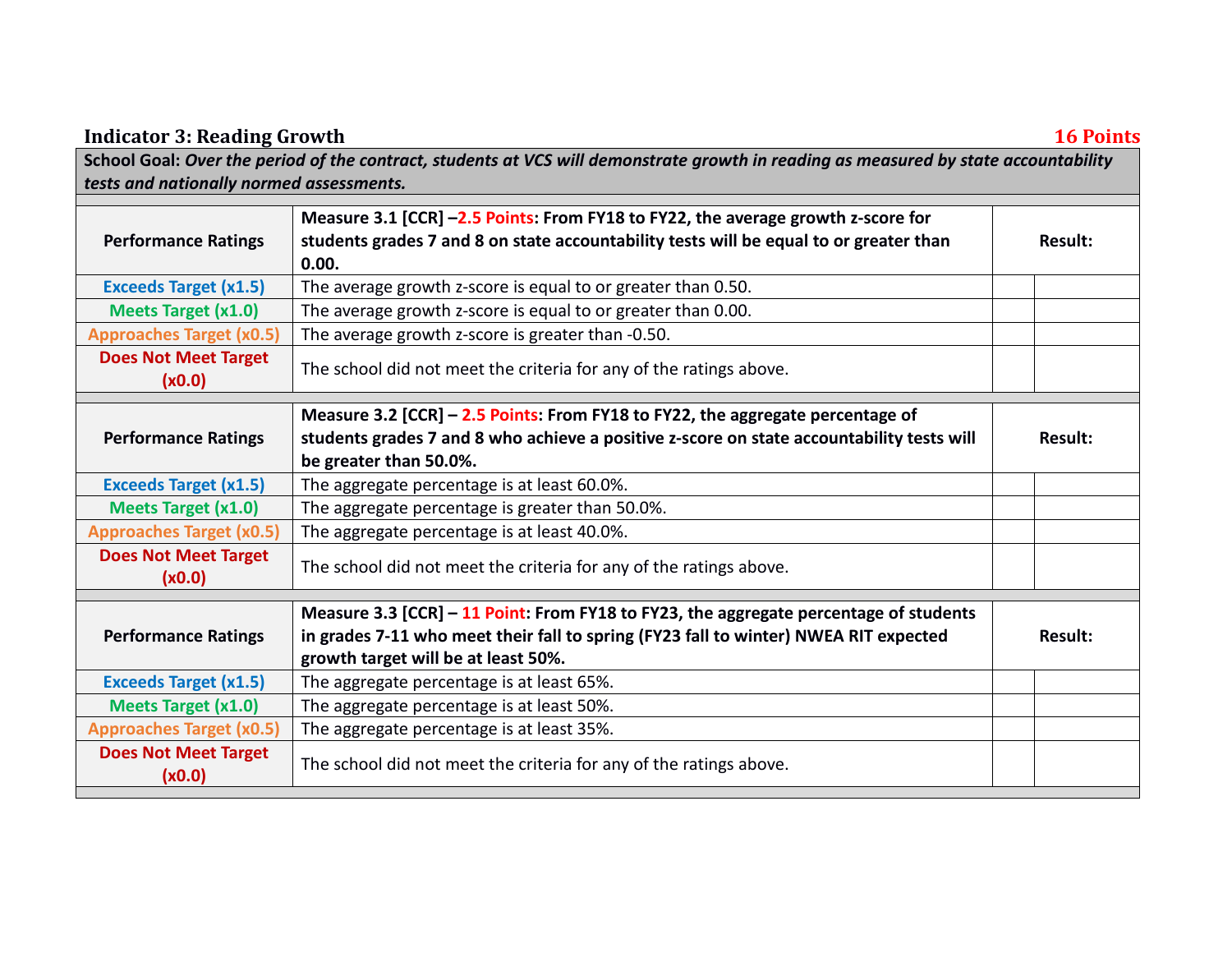| School Goal: Over the period of the contract, students at VCS will demonstrate growth in math as measured by state accountability |                                                                                                                                                                                                                      |                |  |
|-----------------------------------------------------------------------------------------------------------------------------------|----------------------------------------------------------------------------------------------------------------------------------------------------------------------------------------------------------------------|----------------|--|
| tests and nationally normed assessments.                                                                                          |                                                                                                                                                                                                                      |                |  |
| <b>Performance Ratings</b>                                                                                                        | Measure 4.1 [CCR] - 2.5 Points: From FY18 to FY22, the average growth z-score for<br>students grades 7 and 8 on state accountability tests will be equal to or greater than<br>0.00.                                 | <b>Result:</b> |  |
| <b>Exceeds Target (x1.5)</b>                                                                                                      | The average growth z-score is equal to or greater than 0.50.                                                                                                                                                         |                |  |
| <b>Meets Target (x1.0)</b>                                                                                                        | The average growth z-score is equal to or greater than 0.00.                                                                                                                                                         |                |  |
| <b>Approaches Target (x0.5)</b>                                                                                                   | The average growth z-score is greater than -0.50.                                                                                                                                                                    |                |  |
| <b>Does Not Meet Target</b><br>(x0.0)                                                                                             | The school did not meet the criteria for any of the ratings above.                                                                                                                                                   |                |  |
| <b>Performance Ratings</b>                                                                                                        | Measure 4.2 [CCR] - 2.5 Points: From FY18 to FY22, the aggregate percentage of<br>students grades 7 and 8 who achieve a positive z-score on state accountability tests will<br>be greater than 50.0%.                | <b>Result:</b> |  |
| <b>Exceeds Target (x1.5)</b>                                                                                                      | The aggregate percentage is at least 60.0%.                                                                                                                                                                          |                |  |
| <b>Meets Target (x1.0)</b>                                                                                                        | The aggregate percentage is greater than 50.0%.                                                                                                                                                                      |                |  |
| <b>Approaches Target (x0.5)</b>                                                                                                   | The aggregate percentage is at least 40.0%.                                                                                                                                                                          |                |  |
| <b>Does Not Meet Target</b><br>(x0.0)                                                                                             | The school did not meet the criteria for any of the ratings above.                                                                                                                                                   |                |  |
| <b>Performance Ratings</b>                                                                                                        | Measure 4.3 [CCR] - 11 Point: From FY18 to FY23, the aggregate percentage of students<br>in grades 7-11 who meet their fall to spring (FY23 fall to winter) NWEA RIT expected<br>growth target will be at least 50%. | <b>Result:</b> |  |
| <b>Exceeds Target (x1.5)</b>                                                                                                      | The aggregate percentage is at least 65%.                                                                                                                                                                            |                |  |
| <b>Meets Target (x1.0)</b>                                                                                                        | The aggregate percentage is at least 50%.                                                                                                                                                                            |                |  |
| <b>Approaches Target (x0.5)</b>                                                                                                   | The aggregate percentage is at least 35%.                                                                                                                                                                            |                |  |
| <b>Does Not Meet Target</b><br>(x0.0)                                                                                             | The school did not meet the criteria for any of the ratings above.                                                                                                                                                   |                |  |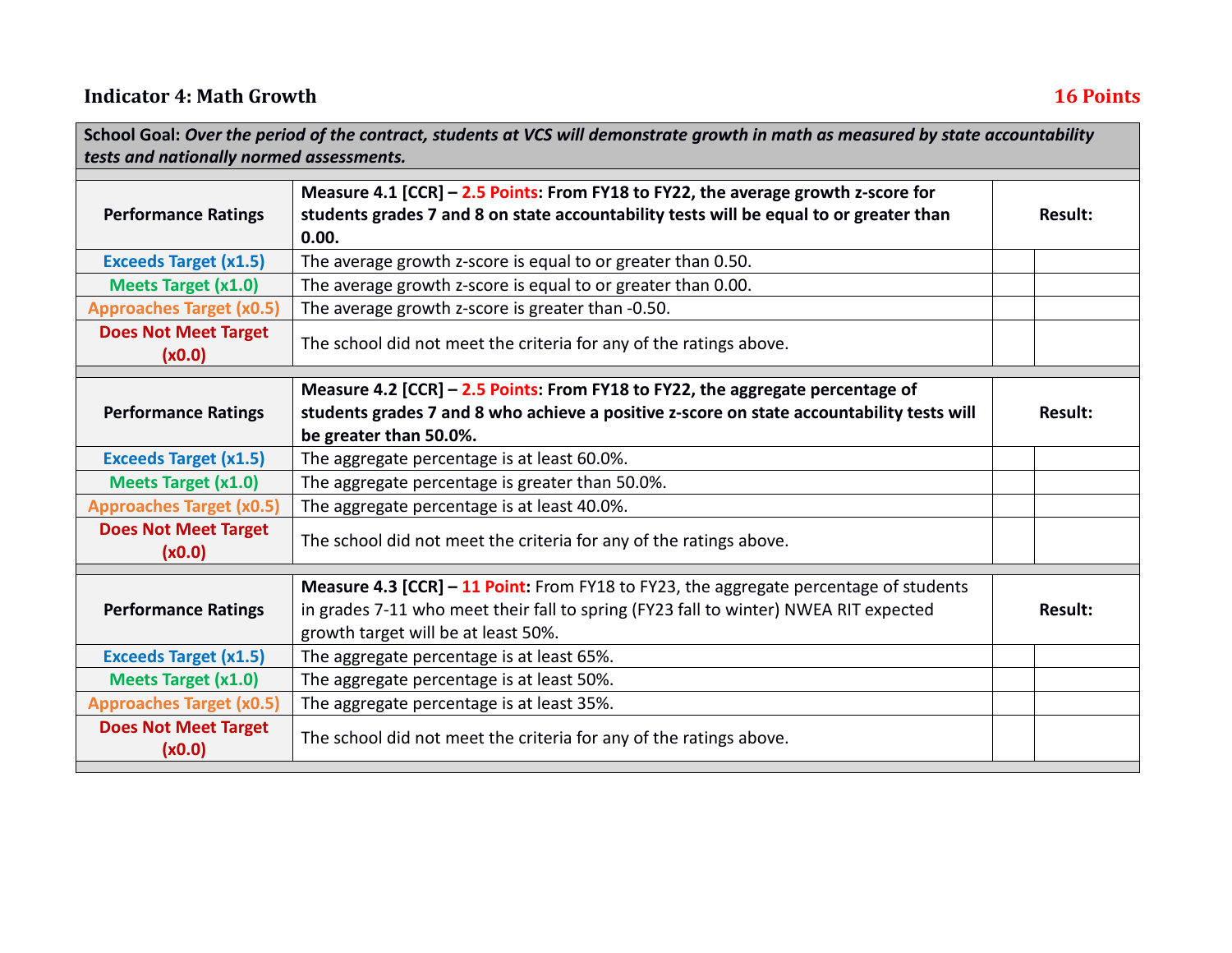| accountability tests.                 | School Goal: Over the period of the contract, students at VCS will demonstrate proficiency in reading as measured by state                                                                                                                                                                             |                |
|---------------------------------------|--------------------------------------------------------------------------------------------------------------------------------------------------------------------------------------------------------------------------------------------------------------------------------------------------------|----------------|
| <b>Performance Ratings</b>            | Measure 5.1 [CCR] - 4 Points: From FY18 to FY22, the school's aggregate proficiency index score<br>will increase by at least 5.0 points from the baseline proficiency index score (FY15-FY17 baseline<br>score - 55.8) OR be equal to or greater than that of the state for the same grades (7-8, 10). | <b>Result:</b> |
| <b>Exceeds Target (x1.5)</b>          | The aggregate proficiency index score is at least 10.0 points above the baseline score OR<br>at least 10.0 points above the state's score.                                                                                                                                                             |                |
| <b>Meets Target (x1.0)</b>            | The aggregate proficiency index score is at least 5.0 points above the baseline score OR<br>equal to or greater than the state's score.                                                                                                                                                                |                |
| <b>Approaches Target (x0.5)</b>       | The aggregate proficiency index score is within 5.0 points of the baseline score OR within<br>10.0 points of the state's score.                                                                                                                                                                        |                |
| <b>Does Not Meet Target</b><br>(x0.0) | The school did not meet the criteria for any of the ratings above.                                                                                                                                                                                                                                     |                |
|                                       | Measure 5.2 $[CCR]$ – 2 Point: From FY18 to FY22, the school's aggregate proficiency                                                                                                                                                                                                                   |                |
| <b>Performance Ratings</b>            | index score will be equal to or greater than that of the St. Louis County School District<br>(ISD 2142) for the same grades (7-8, 10).                                                                                                                                                                 | <b>Result:</b> |
| <b>Exceeds Target (x1.5)</b>          | The school's aggregate proficiency index score is at least 10.0 points above the district's<br>score.                                                                                                                                                                                                  |                |
| <b>Meets Target (x1.0)</b>            | The school's aggregate proficiency index score is equal to or greater than the district's<br>score.                                                                                                                                                                                                    |                |
| <b>Approaches Target (x0.5)</b>       | The school's aggregate proficiency index score is within 10.0 points of the district's score.                                                                                                                                                                                                          |                |
| <b>Does Not Meet Target</b><br>(x0.0) | The school did not meet the criteria for any of the ratings above.                                                                                                                                                                                                                                     |                |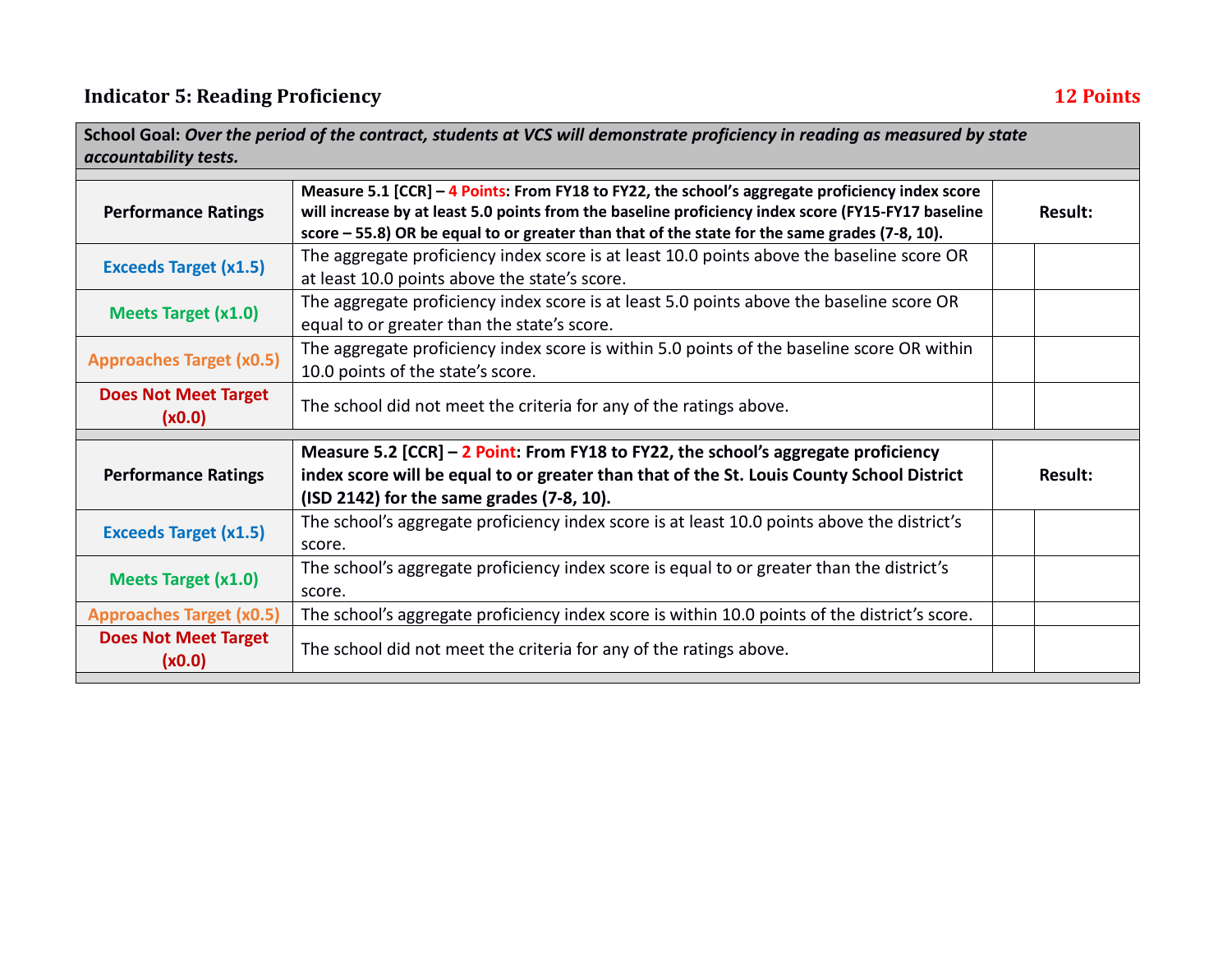|                                       | Measure 5.3 [AGC] - 3 Points: From FY18 to FY22, the school's aggregate proficiency<br>index score for the FRP subgroup will increase by at least 5.0 points from the baseline |                |
|---------------------------------------|--------------------------------------------------------------------------------------------------------------------------------------------------------------------------------|----------------|
| <b>Performance Ratings</b>            | proficiency index score (FY15-FY17 baseline score - 51.0) OR be equal to or greater than                                                                                       | <b>Result:</b> |
|                                       | that of the state for the same subgroup and the same grades (7-8, 10).                                                                                                         |                |
| <b>Exceeds Target (x1.5)</b>          | The aggregate proficiency index score is at least 10.0 points above the baseline score OR                                                                                      |                |
|                                       | at least 10.0 points above the state's score.                                                                                                                                  |                |
| <b>Meets Target (x1.0)</b>            | The aggregate proficiency index score is at least 5.0 points above the baseline score OR                                                                                       |                |
|                                       | equal to or greater than the state's score.                                                                                                                                    |                |
| <b>Approaches Target (x0.5)</b>       | The aggregate proficiency index score is within 5.0 points of the baseline score OR within                                                                                     |                |
|                                       | 10.0 points of the state's score.                                                                                                                                              |                |
| <b>Does Not Meet Target</b>           | The school did not meet the criteria for any of the ratings above.                                                                                                             |                |
| (x0.0)                                |                                                                                                                                                                                |                |
|                                       | Measure 5.4 $[AGC] - 1$ Point: From FY18 to FY22, the school's aggregate proficiency                                                                                           |                |
| <b>Performance Ratings</b>            | index score for the FRP subgroup will be equal to or greater than that of the St. Louis                                                                                        | <b>Result:</b> |
|                                       | County School District (ISD 2142) for the same subgroup and the same grades (7-8, 10).                                                                                         |                |
| <b>Exceeds Target (x1.5)</b>          | The school's aggregate proficiency index score is at least 10.0 points above the district's                                                                                    |                |
|                                       | score.                                                                                                                                                                         |                |
| <b>Meets Target (x1.0)</b>            | The school's aggregate proficiency index score is equal to or greater than the district's                                                                                      |                |
|                                       | score.                                                                                                                                                                         |                |
| <b>Approaches Target (x0.5)</b>       | The school's aggregate proficiency index score is within 10.0 points of the district's score.                                                                                  |                |
| <b>Does Not Meet Target</b>           | The school did not meet the criteria for any of the ratings above.                                                                                                             |                |
| (x0.0)                                |                                                                                                                                                                                |                |
|                                       | Measure 5.5 $[AGC] - 1$ Point: From FY18 to FY22, the school's aggregate proficiency                                                                                           |                |
| <b>Performance Ratings</b>            | index score for the Special Education subgroup will be equal to or greater than that of                                                                                        | <b>Result:</b> |
|                                       | the state for the same subgroup and the same grades (7-8, 10).                                                                                                                 |                |
| <b>Exceeds Target (x1.5)</b>          | The school's aggregate proficiency index score is at least 10.0 points above the state's                                                                                       |                |
|                                       | score.                                                                                                                                                                         |                |
| <b>Meets Target (x1.0)</b>            | The school's aggregate proficiency index score is equal to or greater than the state's score.                                                                                  |                |
| <b>Approaches Target (x0.5)</b>       | The school's aggregate proficiency index score is within 10.0 points of the state's score.                                                                                     |                |
| <b>Does Not Meet Target</b><br>(x0.0) | The school did not meet the criteria for any of the ratings above.                                                                                                             |                |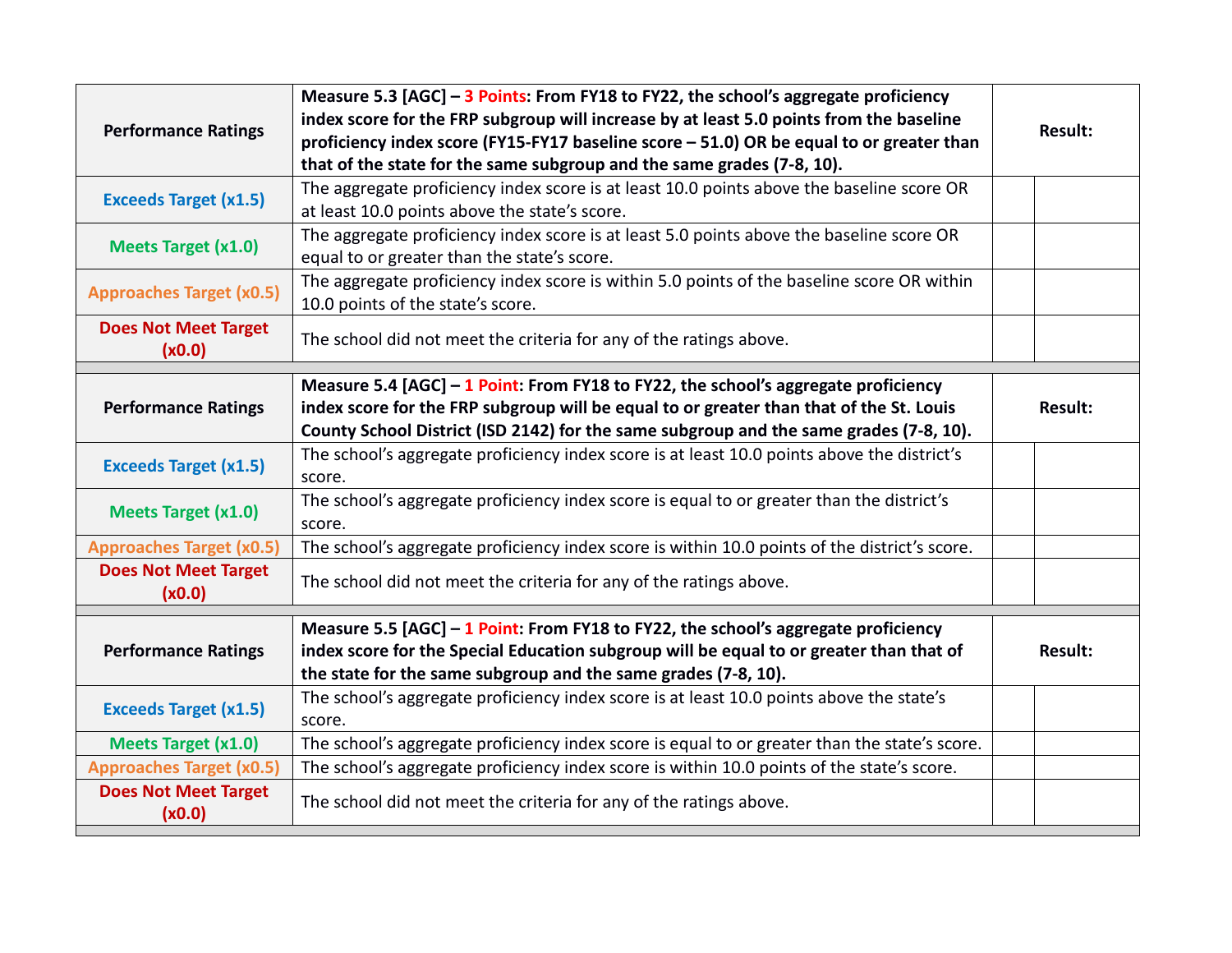| <b>Performance Ratings</b>            | Measure 5.6 $[AGC]$ – 1 Point: From FY18 to FY22, the school's aggregate proficiency<br>index score for the Special Education subgroup will be equal to or greater than that of<br>the St. Louis County School District (ISD 2142) for the same subgroup and the same<br>grades (7-8, 10). | Result: |
|---------------------------------------|--------------------------------------------------------------------------------------------------------------------------------------------------------------------------------------------------------------------------------------------------------------------------------------------|---------|
| <b>Exceeds Target (x1.5)</b>          | The school's aggregate proficiency index score is at least 10.0 points above the district's<br>score.                                                                                                                                                                                      |         |
| <b>Meets Target (x1.0)</b>            | The school's aggregate proficiency index score is equal to or greater than the district's<br>score.                                                                                                                                                                                        |         |
| <b>Approaches Target (x0.5)</b>       | The school's aggregate proficiency index score is within 10.0 points of the district's score.                                                                                                                                                                                              |         |
| <b>Does Not Meet Target</b><br>(x0.0) | The school did not meet the criteria for any of the ratings above.                                                                                                                                                                                                                         |         |

## **Indicator 6: Math Proficiency 12 Points**

**School Goal:** *Over the period of the contract, students at VCS will demonstrate proficiency in math as measured by state accountability tests.*

| <b>Performance Ratings</b>            | Measure 6.1 $[CCR]$ – 4 Points: From FY18 to FY22, the school's aggregate proficiency<br>index score will increase by at least 8.0 points from the baseline proficiency index score<br>(FY15-FY17 baseline score - 27.6) OR be equal to or greater than that of the state for the<br>same grades (7-8, 11). | Result:        |
|---------------------------------------|-------------------------------------------------------------------------------------------------------------------------------------------------------------------------------------------------------------------------------------------------------------------------------------------------------------|----------------|
| <b>Exceeds Target (x1.5)</b>          | The aggregate proficiency index score is at least 16.0 points above the baseline score OR<br>at least 10.0 points above the state's score.                                                                                                                                                                  |                |
| <b>Meets Target (x1.0)</b>            | The aggregate proficiency index score is at least 8.0 points above the baseline score OR<br>equal to or greater than the state's score.                                                                                                                                                                     |                |
| <b>Approaches Target (x0.5)</b>       | The aggregate proficiency index score is at least 4.0 points above the baseline score OR<br>within 10.0 points of the state's score.                                                                                                                                                                        |                |
| <b>Does Not Meet Target</b><br>(x0.0) | The school did not meet the criteria for any of the ratings above.                                                                                                                                                                                                                                          |                |
|                                       |                                                                                                                                                                                                                                                                                                             |                |
| <b>Performance Ratings</b>            | Measure 6.2 [CCR] - 2 Point: From FY18 to FY22, the school's aggregate proficiency<br>index score will be equal to or greater than that of the St. Louis County School District                                                                                                                             | <b>Result:</b> |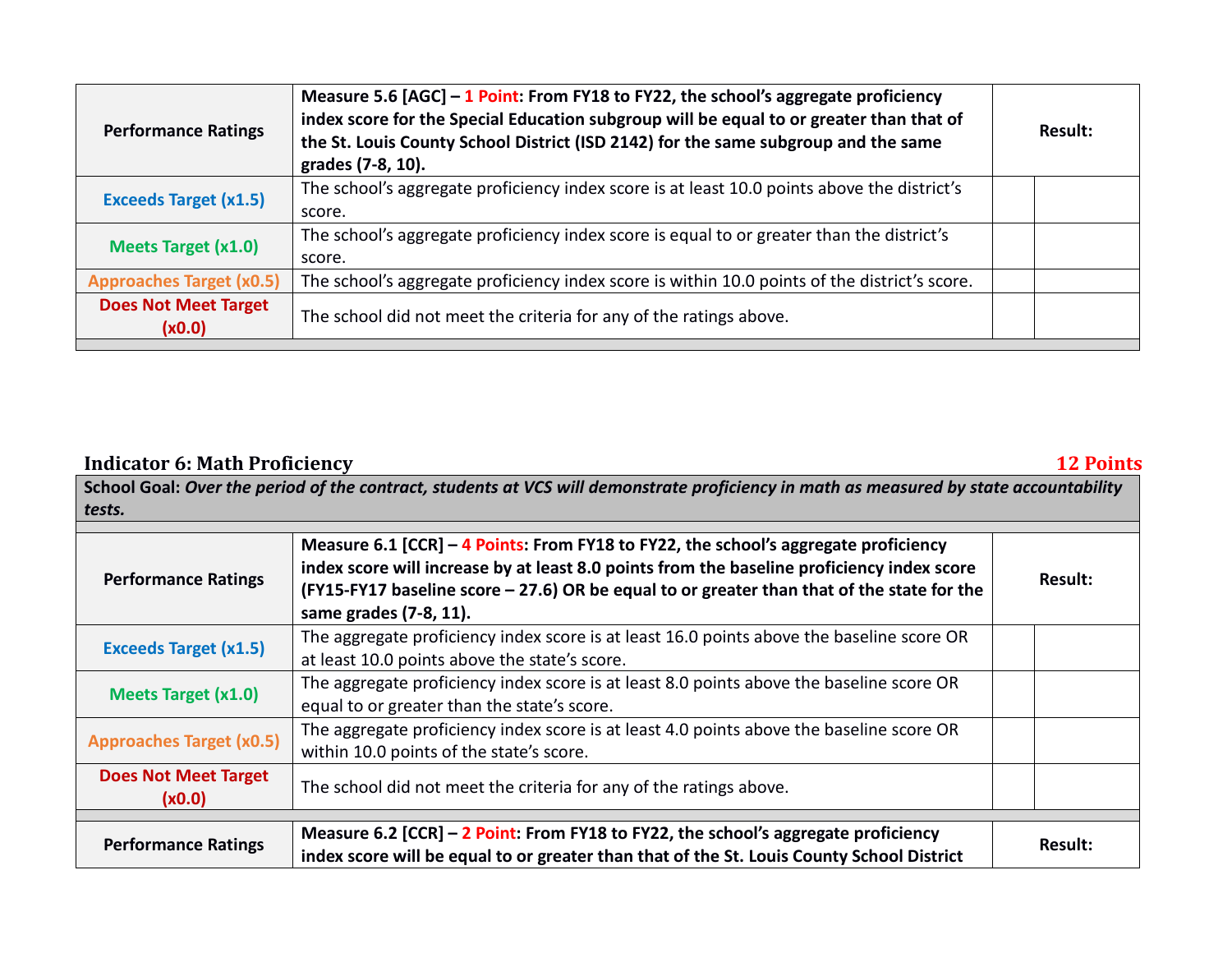|                                       | (ISD 2142) for the same grades (7-8, 11).                                                                                                                                                                                                                                                                                                            |                |
|---------------------------------------|------------------------------------------------------------------------------------------------------------------------------------------------------------------------------------------------------------------------------------------------------------------------------------------------------------------------------------------------------|----------------|
| <b>Exceeds Target (x1.5)</b>          | The school's aggregate proficiency index score is at least 10.0 points above the district's<br>score.                                                                                                                                                                                                                                                |                |
| <b>Meets Target (x1.0)</b>            | The school's aggregate proficiency index score is equal to or greater than the district's<br>score.                                                                                                                                                                                                                                                  |                |
| <b>Approaches Target (x0.5)</b>       | The school's aggregate proficiency index score is within 10.0 points of the district's score.                                                                                                                                                                                                                                                        |                |
| <b>Does Not Meet Target</b><br>(x0.0) | The school did not meet the criteria for any of the ratings above.                                                                                                                                                                                                                                                                                   |                |
| <b>Performance Ratings</b>            | Measure 6.3 [AGC] - 3 Points: From FY18 to FY22, the school's aggregate proficiency<br>index score for the FRP subgroup will increase by at least 8.0 points from the baseline<br>proficiency index score (FY15-FY17 baseline score - 24.3) OR be equal to or greater than<br>that of the state for the same subgroup and the same grades (7-8, 11). | <b>Result:</b> |
| <b>Exceeds Target (x1.5)</b>          | The aggregate proficiency index score is at least 16.0 points above the baseline score OR<br>at least 10.0 points above the state's score.                                                                                                                                                                                                           |                |
| <b>Meets Target (x1.0)</b>            | The aggregate proficiency index score is at least 8.0 points above the baseline score OR<br>equal to or greater than the state's score.                                                                                                                                                                                                              |                |
| <b>Approaches Target (x0.5)</b>       | The aggregate proficiency index score is at least 4.0 points above the baseline score OR<br>within 10.0 points of the state's score.                                                                                                                                                                                                                 |                |
| <b>Does Not Meet Target</b><br>(x0.0) | The school did not meet the criteria for any of the ratings above.                                                                                                                                                                                                                                                                                   |                |
|                                       | Measure 6.4 $[AGC] - 1$ Point: From FY18 to FY22, the school's aggregate proficiency                                                                                                                                                                                                                                                                 |                |
| <b>Performance Ratings</b>            | index score for the FRP subgroup will be equal to or greater than that of the St. Louis<br>County School District (ISD 2142) for the same subgroup and the same grades (7-8, 11).                                                                                                                                                                    | <b>Result:</b> |
| <b>Exceeds Target (x1.5)</b>          | The school's aggregate proficiency index score is at least 10.0 points above the district's<br>score.                                                                                                                                                                                                                                                |                |
| <b>Meets Target (x1.0)</b>            | The school's aggregate proficiency index score is equal to or greater than the district's.                                                                                                                                                                                                                                                           |                |
| <b>Approaches Target (x0.5)</b>       | The school's aggregate proficiency index score is within 10.0 points of the district's score.                                                                                                                                                                                                                                                        |                |
| <b>Does Not Meet Target</b><br>(x0.0) | The school did not meet the criteria for any of the ratings above.                                                                                                                                                                                                                                                                                   |                |
| <b>Performance Ratings</b>            | Measure 6.5 $[AGC] - 1$ Point: From FY18 to FY22, the school's aggregate proficiency<br>index score for the Special Education subgroup will be equal to or greater than that of<br>the state for the same subgroup and the same grades (7-8, 11).                                                                                                    | <b>Result:</b> |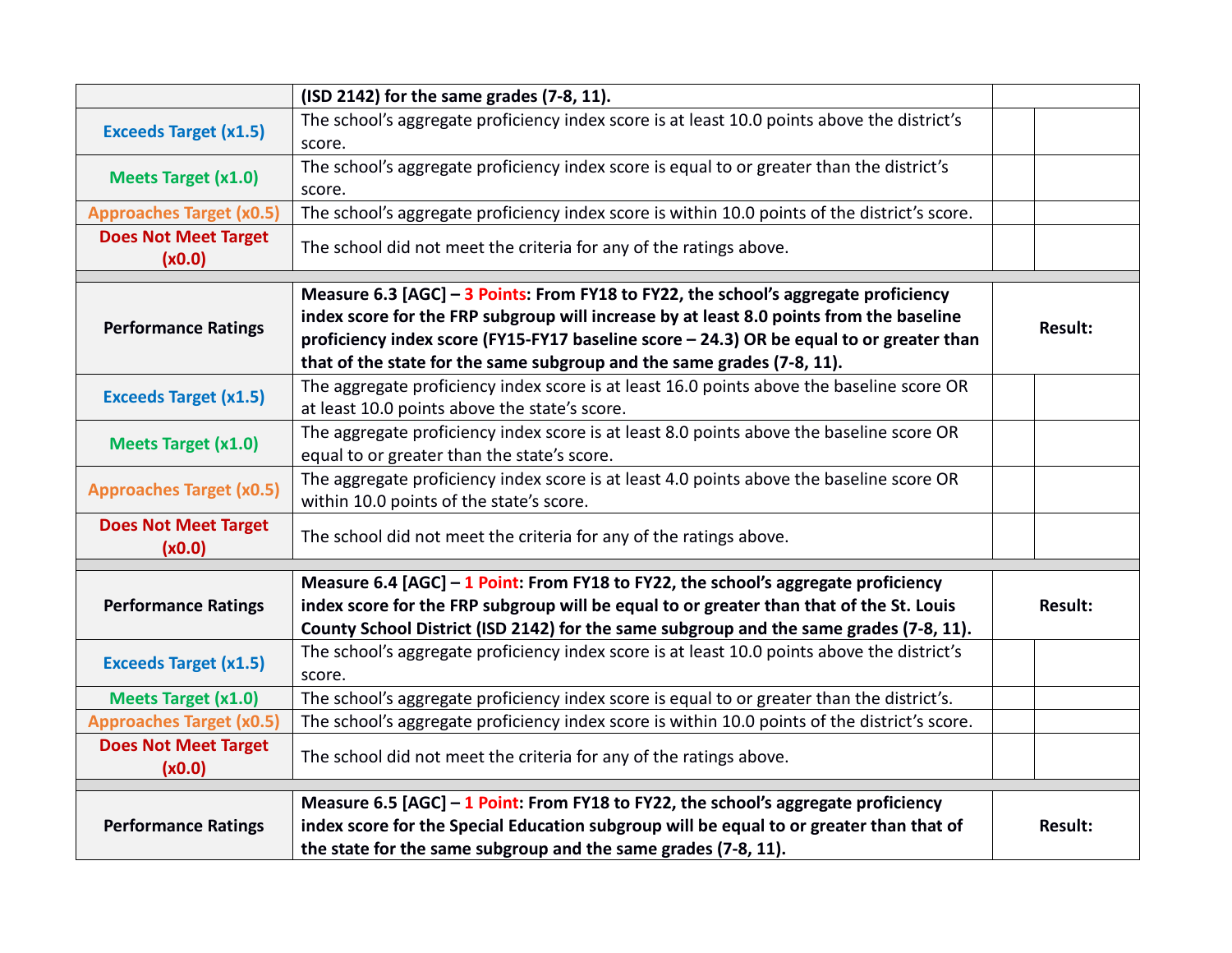| <b>Exceeds Target (x1.5)</b>          | The school's aggregate proficiency index score is at least 10.0 points above the state's<br>score.                                                                                                                                                                                    |         |
|---------------------------------------|---------------------------------------------------------------------------------------------------------------------------------------------------------------------------------------------------------------------------------------------------------------------------------------|---------|
| <b>Meets Target (x1.0)</b>            | The school's aggregate proficiency index score is equal to or greater than the state's score.                                                                                                                                                                                         |         |
| <b>Approaches Target (x0.5)</b>       | The school's aggregate proficiency index score is within 10.0 points of the state's score.                                                                                                                                                                                            |         |
| <b>Does Not Meet Target</b><br>(x0.0) | The school did not meet the criteria for any of the ratings above.                                                                                                                                                                                                                    |         |
| <b>Performance Ratings</b>            | Measure 6.6 $[AGC] - 1$ Point: FY18 to FY22, the school's aggregate proficiency index<br>score for the Special Education subgroup will be equal to or greater than that of the St.<br>Louis County School District (ISD 2142) for the same subgroup and the same grades (7-8,<br>11). | Result: |
| <b>Exceeds Target (x1.5)</b>          | The school's aggregate proficiency index score is at least 10.0 points above the district's<br>score.                                                                                                                                                                                 |         |
| <b>Meets Target (x1.0)</b>            | The school's aggregate proficiency index score is equal to or greater than the district's<br>score.                                                                                                                                                                                   |         |
| <b>Approaches Target (x0.5)</b>       | The school's aggregate proficiency index score is within 10.0 points of the district's score.                                                                                                                                                                                         |         |
| <b>Does Not Meet Target</b><br>(x0.0) | The school did not meet the criteria for any of the ratings above.                                                                                                                                                                                                                    |         |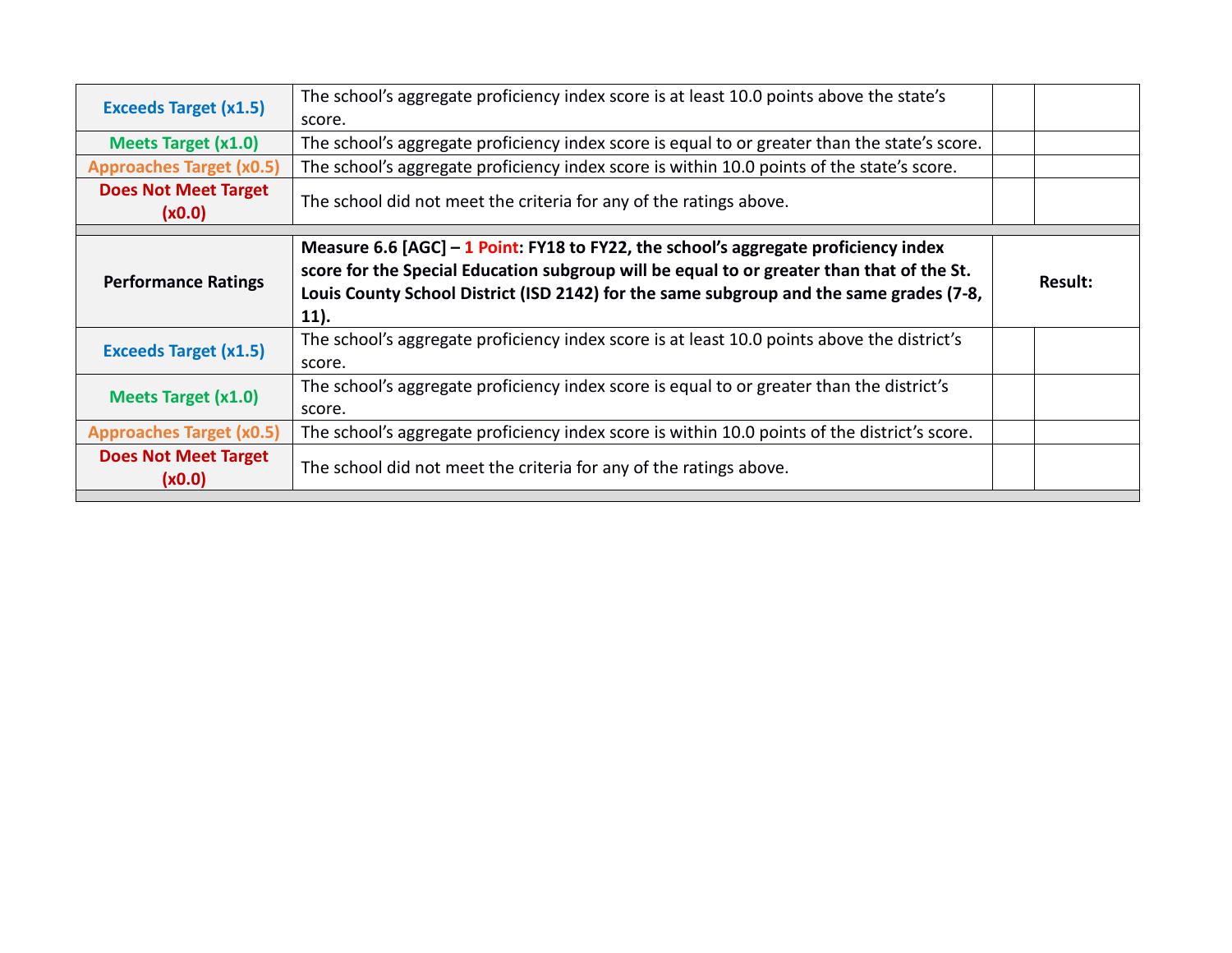**Indicator 7: Science Proficiency (and Growth) 12 Points**

|                                       | School Goal: Over the period of the contract, students at VCS will demonstrate proficiency in science as measured by state                                                                                                                                                                                |                |
|---------------------------------------|-----------------------------------------------------------------------------------------------------------------------------------------------------------------------------------------------------------------------------------------------------------------------------------------------------------|----------------|
| accountability tests.                 |                                                                                                                                                                                                                                                                                                           |                |
| <b>Performance Ratings</b>            | Measure 7.1 [CCR] - 4 Points: From FY18 to FY22, the school's aggregate proficiency<br>index score will increase by at least 6.0 points from the baseline proficiency index score<br>(FY15-FY17 baseline score - 41.0) OR be equal to or greater than that of the state for the<br>same grades (7-8, 11). | <b>Result:</b> |
| <b>Exceeds Target (x1.5)</b>          | The aggregate proficiency index score is at least 12.0 points above the baseline score OR<br>at least 10.0 points above the state's score.                                                                                                                                                                |                |
| <b>Meets Target (x1.0)</b>            | The aggregate proficiency index score is at least 6.0 points above the baseline score OR<br>equal to or greater than the state's score.                                                                                                                                                                   |                |
| <b>Approaches Target (x0.5)</b>       | The aggregate proficiency index score is at least 4.0 points above the baseline score OR<br>within 10.0 points of the state's score.                                                                                                                                                                      |                |
| <b>Does Not Meet Target</b><br>(x0.0) | The school did not meet the criteria for any of the ratings above.                                                                                                                                                                                                                                        |                |
|                                       | Measure 7.2 [CCR] - 2 Points: From FY18 to FY22, the school's aggregate proficiency                                                                                                                                                                                                                       |                |
| <b>Performance Ratings</b>            | index score will be equal to or greater than that of the St. Louis County School District<br>(ISD 2142) for the same grades (8, High School).                                                                                                                                                             | <b>Result:</b> |
| <b>Exceeds Target (x1.5)</b>          | The school's aggregate proficiency index score is at least 10.0 points above the district's<br>score.                                                                                                                                                                                                     |                |
| <b>Meets Target (x1.0)</b>            | The school's aggregate proficiency index score is equal to or greater than the district's<br>score.                                                                                                                                                                                                       |                |
| <b>Approaches Target (x0.5)</b>       | The school's aggregate proficiency index score is within 10.0 points of the district's score.                                                                                                                                                                                                             |                |
| <b>Does Not Meet Target</b><br>(x0.0) | The school did not meet the criteria for any of the ratings above.                                                                                                                                                                                                                                        |                |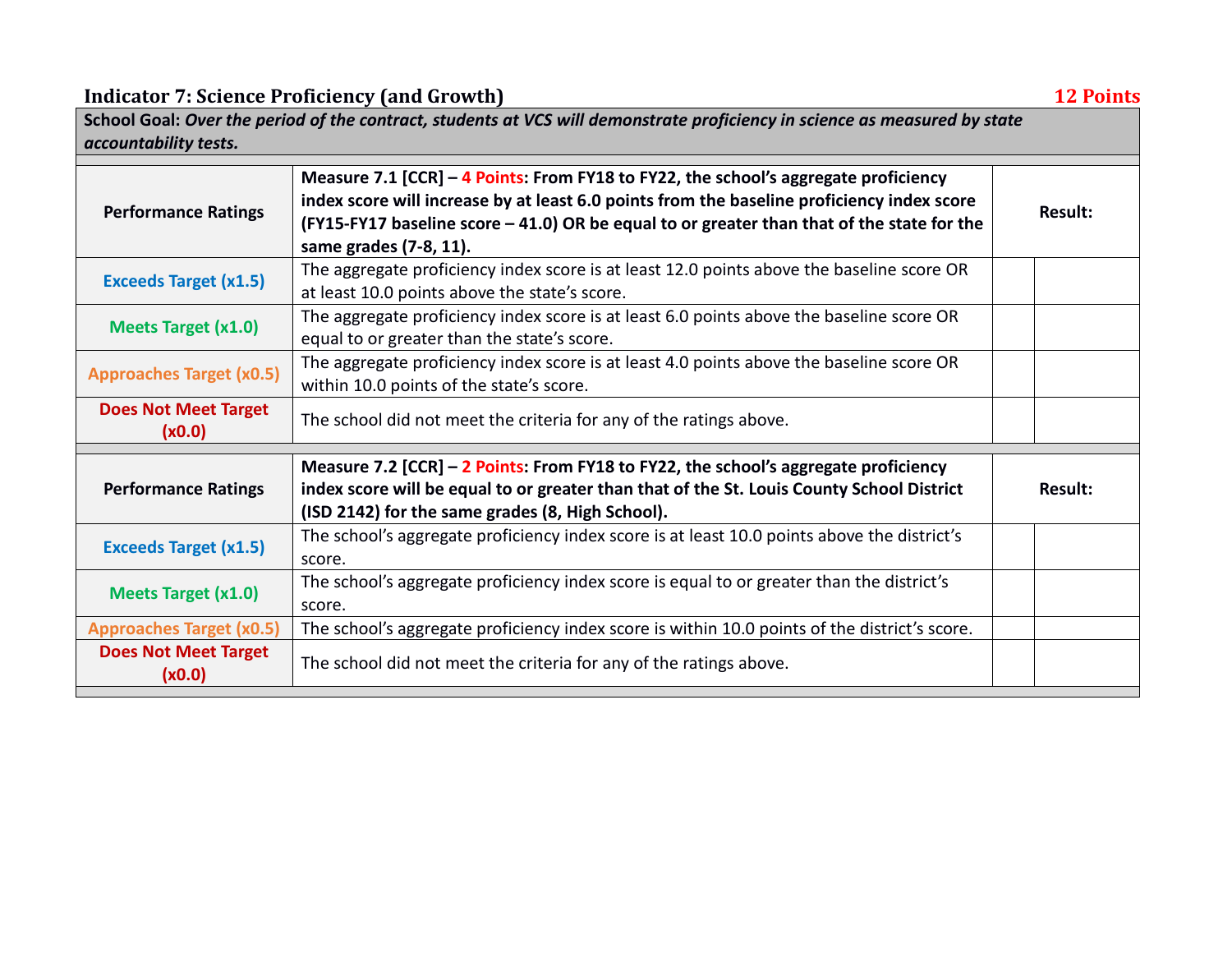|                                 | Measure 7.3 [AGC] - 3 Points: From FY18 to FY22, the school's aggregate proficiency           |                |
|---------------------------------|-----------------------------------------------------------------------------------------------|----------------|
| <b>Performance Ratings</b>      | index score for the FRP subgroup will increase by at least 8.0 points from the baseline       | <b>Result:</b> |
|                                 | proficiency index score (FY15-FY17 baseline score - 27.6) OR be equal to or greater than      |                |
|                                 | that of the state for the same subgroup and the same grades (8, High School).                 |                |
| <b>Exceeds Target (x1.5)</b>    | The aggregate proficiency index score is at least 16.0 points above the baseline score OR     |                |
|                                 | at least 10.0 points above the state's score.                                                 |                |
| <b>Meets Target (x1.0)</b>      | The aggregate proficiency index score is at least 8.0 points above the baseline score OR      |                |
|                                 | equal to or greater than the state's score.                                                   |                |
| <b>Approaches Target (x0.5)</b> | The aggregate proficiency index score is at least 4.0 points above the baseline score OR      |                |
|                                 | within 10.0 points of the state's score.                                                      |                |
| <b>Does Not Meet Target</b>     | The school did not meet the criteria for any of the ratings above.                            |                |
| (x0.0)                          |                                                                                               |                |
|                                 | Measure 7.4 $[AGC] - 1$ Point: From FY18 to FY22, the school's aggregate proficiency          |                |
|                                 | index score for the FRP subgroup will be equal to or greater than that of the St. Louis       |                |
| <b>Performance Ratings</b>      | County School District (ISD 2142) for the same subgroup and the same grades (8, High          | <b>Result:</b> |
|                                 | School).                                                                                      |                |
|                                 | The school's aggregate proficiency index score is at least 10.0 points above the district's   |                |
| <b>Exceeds Target (x1.5)</b>    | score.                                                                                        |                |
| <b>Meets Target (x1.0)</b>      | The school's aggregate proficiency index score is equal to or greater than the district's.    |                |
| <b>Approaches Target (x0.5)</b> | The school's aggregate proficiency index score is within 10.0 points of the district's score. |                |
| <b>Does Not Meet Target</b>     | The school's aggregate proficiency index score is at least 10.0 points above the district's   |                |
| (x0.0)                          | score.                                                                                        |                |
|                                 | Measure 7.5 $[AGC] - 1$ Point: From FY18 to FY22, the school's aggregate proficiency          |                |
| <b>Performance Ratings</b>      | index score for the Special Education subgroup will be equal to or greater than that of       | <b>Result:</b> |
|                                 | the state for the same subgroup and the same grades (8, High School).                         |                |
|                                 | The school's aggregate proficiency index score is at least 10.0 points above the state's      |                |
| <b>Exceeds Target (x1.5)</b>    | score.                                                                                        |                |
| <b>Meets Target (x1.0)</b>      | The school's aggregate proficiency index score is equal to or greater than the state's score. |                |
| <b>Approaches Target (x0.5)</b> | The school's aggregate proficiency index score is within 10.0 points of the state's score.    |                |
| <b>Does Not Meet Target</b>     |                                                                                               |                |
| (x0.0)                          | The school did not meet the criteria for any of the ratings above.                            |                |
|                                 |                                                                                               |                |
| <b>Performance Ratings</b>      | Measure 7.6 $[AGC] - 1$ Point: From FY18 to FY22, the school's aggregate proficiency          | <b>Result:</b> |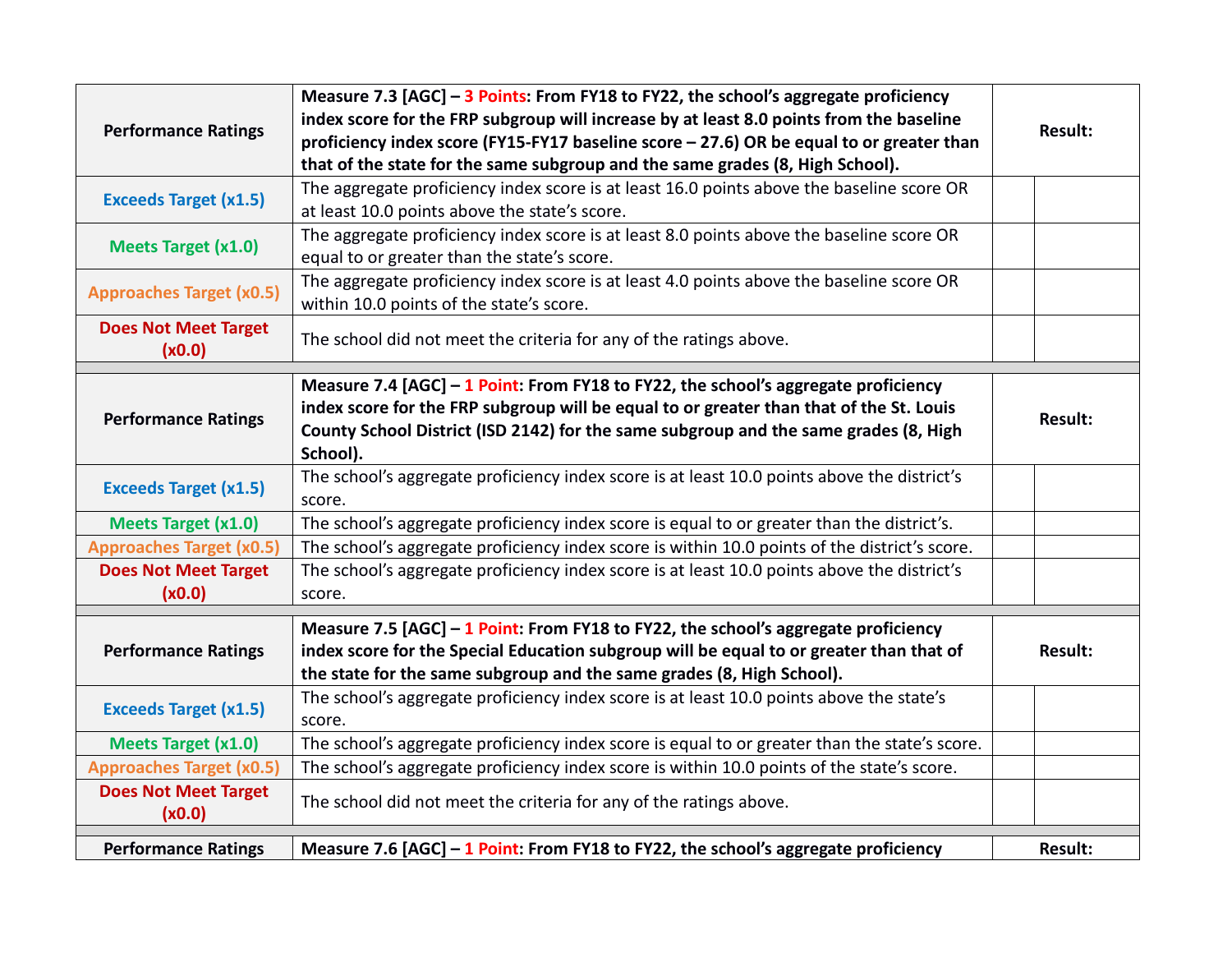|                                       | index score for the Special Education subgroup will be equal to or greater than that of<br>the St. Louis County School District (ISD 2142) for the same subgroup and the same<br>grades (8, High School). |  |
|---------------------------------------|-----------------------------------------------------------------------------------------------------------------------------------------------------------------------------------------------------------|--|
| <b>Exceeds Target (x1.5)</b>          | The school's aggregate proficiency index score is at least 10.0 points above the district's.                                                                                                              |  |
| <b>Meets Target (x1.0)</b>            | The school's aggregate proficiency index score is equal to or greater than the district's.                                                                                                                |  |
| <b>Approaches Target (x0.5)</b>       | The school's aggregate proficiency index score is within 10.0 points of the district's score.                                                                                                             |  |
| <b>Does Not Meet Target</b><br>(x0.0) | The school did not meet the criteria for any of the ratings above.                                                                                                                                        |  |

#### **Indicator 8: Proficiency or Growth in Other Curricular Areas or Educational Programs**

*The school does not have a contractual goal in this optional indicator area.*

## **Indicator 9: Post-Secondary Readiness 12 Points**

| School Goal: Over the period of the contract, students at VCS will demonstrate readiness for post secondary success. |                                                                                                                                                                                    |                |  |  |  |
|----------------------------------------------------------------------------------------------------------------------|------------------------------------------------------------------------------------------------------------------------------------------------------------------------------------|----------------|--|--|--|
| <b>Performance Ratings</b>                                                                                           | Measure 9.1 [GRAD] - 3 Points: From FY18 to FY22, the school's aggregate 7-year<br>graduation rate will be at least 67.0%.                                                         | Result:        |  |  |  |
| <b>Exceeds Target (x1.5)</b>                                                                                         | The school's aggregate graduation rate is at least 80.0%.                                                                                                                          |                |  |  |  |
| <b>Meets Target (x1.0)</b>                                                                                           | The school's aggregate graduation rate is at least 67.0%.                                                                                                                          |                |  |  |  |
| <b>Approaches Target (x0.5)</b>                                                                                      | The school's aggregate graduation rate is at least 55.0%.                                                                                                                          |                |  |  |  |
| <b>Does Not Meet Target</b><br>(x0.0)                                                                                | The school did not meet the criteria for any of the ratings above.                                                                                                                 |                |  |  |  |
|                                                                                                                      |                                                                                                                                                                                    |                |  |  |  |
| <b>Performance Ratings</b>                                                                                           | Measure 9.2 [CCR] – 2 Points: From FY18 to FY22, the aggregate percentage of graduates<br>that earn at least one college credit prior to graduation will be at least 20%.          | <b>Result:</b> |  |  |  |
| <b>Exceeds Target (x1.5)</b>                                                                                         | The aggregate percentage is at least 30%.                                                                                                                                          |                |  |  |  |
| <b>Meets Target (x1.0)</b>                                                                                           | The aggregate percentage is at least 20%.                                                                                                                                          |                |  |  |  |
| <b>Approaches Target (x0.5)</b>                                                                                      | The aggregate percentage is at least 10%.                                                                                                                                          |                |  |  |  |
| <b>Does Not Meet Target</b><br>(x0.0)                                                                                | The school did not meet the criteria for any of the ratings above.                                                                                                                 |                |  |  |  |
| <b>Performance Ratings</b>                                                                                           | Measure 9.3 [CCR] – 4 Points: From FY18 to FY22, the aggregate percentage of graduates<br>that are accepted into at least one post-secondary option (college/university, military, | <b>Result:</b> |  |  |  |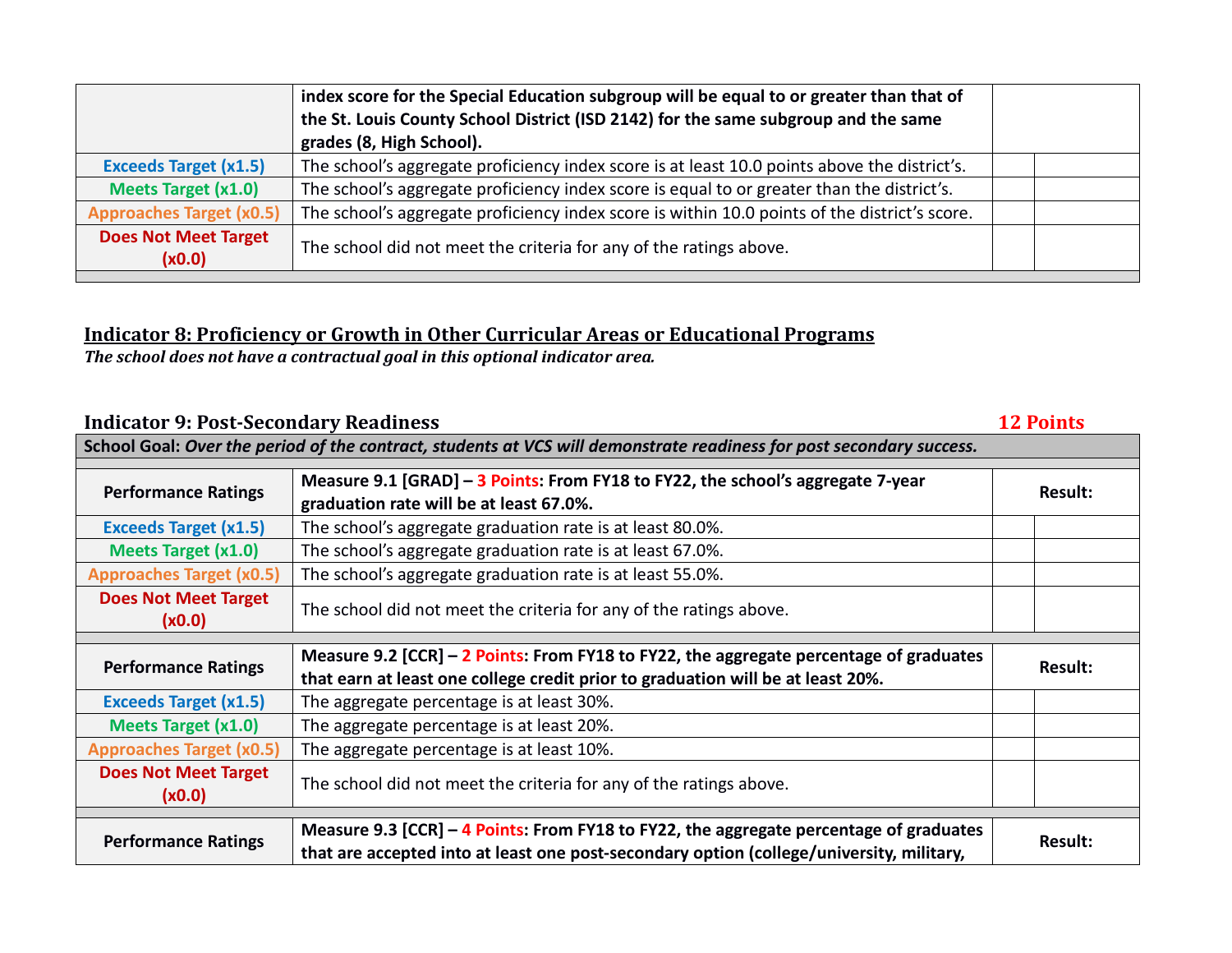|                                       | apprenticeship, post-secondary training program) prior to graduation will be at least<br>65%.                                                                                                                                                                                             |                |
|---------------------------------------|-------------------------------------------------------------------------------------------------------------------------------------------------------------------------------------------------------------------------------------------------------------------------------------------|----------------|
| <b>Exceeds Target (x1.5)</b>          | The aggregate percentage is at least 80%.                                                                                                                                                                                                                                                 |                |
| <b>Meets Target (x1.0)</b>            | The aggregate percentage is at least 65%.                                                                                                                                                                                                                                                 |                |
| <b>Approaches Target (x0.5)</b>       | The aggregate percentage is at least 50%.                                                                                                                                                                                                                                                 |                |
| <b>Does Not Meet Target</b><br>(x0.0) | The school did not meet the criteria for any of the ratings above.                                                                                                                                                                                                                        |                |
| <b>Performance Ratings</b>            | Measure 9.4 [CCR] - 3 Points: From FY18 to FY22, the aggregate percentage of<br>graduating students who earn a score of college or career ready or needing no more<br>than one semester of remediation on one of three assessments (ACT, Accuplacer, and<br>ASVAB) will be at least 50%.* | <b>Result:</b> |
| <b>Exceeds Target (x1.5)</b>          | The aggregate percentage is at least 60%.                                                                                                                                                                                                                                                 |                |
| <b>Meets Target (x1.0)</b>            | The aggregate percentage is at least 50%.                                                                                                                                                                                                                                                 |                |
| <b>Approaches Target (x0.5)</b>       | The aggregate percentage is at least 40%.                                                                                                                                                                                                                                                 |                |
| <b>Does Not Meet Target</b><br>(x0.0) | The school did not meet the criteria for any of the ratings above.                                                                                                                                                                                                                        |                |

\*Each subject of the Accuplacer – math and reading – will be measured separately and will count for one-half of a student's attainment of this measure. Benchmark scores for this measure:

Accuplacer: Reading minimum score of 56; Arithmetic minimum score of 80; Algebra minimum score of 52; College minimum score of 35.

ACT: Composite Score of 18.

ASVAB minimum score of 31.